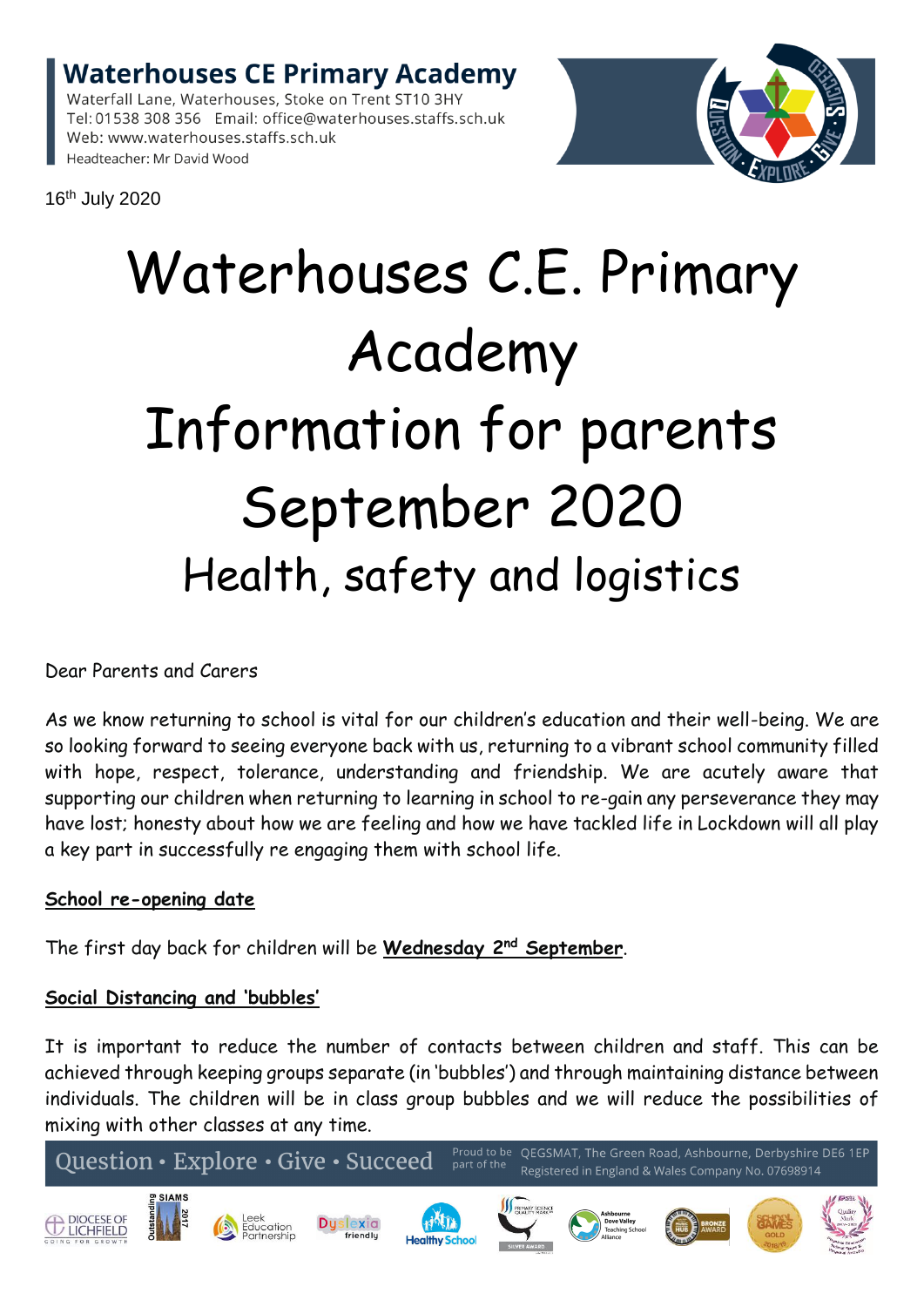It is important that the staff continue to stay 2 metres apart from each other and apart from the children as much as possible. This is obviously challenging in an education setting. In the event of a first aid emergency, the staff will wear full PPE (mask, gloves and apron).

## **Infection control; we are ensuring that we put in a system of controls**

Firstly, we will minimise contact with individuals who are unwell by ensuring that those who have coronavirus symptoms or who have someone in their household who does, do not attend school. We will ensure the following. We also ask that you talk to your children about the following:

- The importance of handwashing on entry and exit of the school building and regular handwashing throughout the day for 20 seconds.
- Good hygiene promoting the 'catch it, kill it, bin it' approach.
- We also have hand sanitizing stations in each classroom.
- Maintaining a 1 metre distance from staff where possible.

There will be additional cleaning to ensure that frequently touched surfaces are cleaned more often, and the toilets are cleaned during the day.

We will minimise the contact between individuals and maintain social distancing wherever possible.

Where necessary staff will wear appropriate PPE. (First Aid and emergencies).

# **Illness**

- If your child is displaying any symptoms of a new, continuous cough or a high temperature, or has a loss of, or change in, their normal sense of taste or smell (anosmia), **you must keep them at home.**
- Any child who displays symptoms when at school, will be sent home and advised to follow the guidance which sets out that they must self-isolate for at least 7 days and should [arrange](https://www.gov.uk/guidance/coronavirus-covid-19-getting-tested) to have a test to see if they have coronavirus (COVID-19). Other members of their household (including any siblings) should self-isolate for 14 days from when the symptomatic person first had symptoms.
- Parents will be expected to ensure that there is never a time that there will not be an adult available to collect a child within 45 minutes of receiving a call from school. If your child needs to go home because of symptoms, they will be isolated whilst being supervised by an adult who can maintain at least 2m distance throughout.
- If there is a confirmed case in school, we will enact policies to test and/ or isolate the rest of the class and all parents will be informed.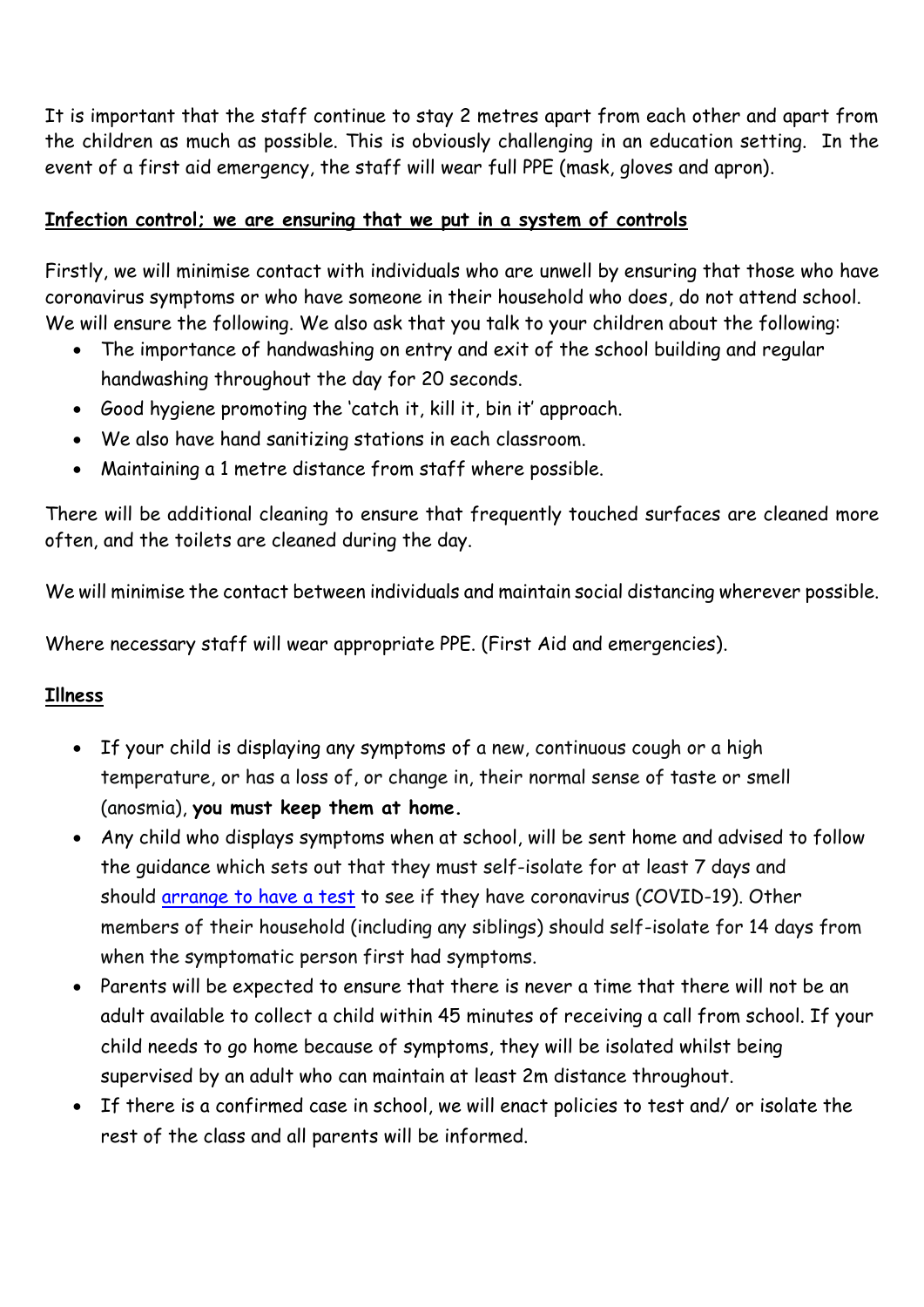## **Start and end times of the school day**

We will be implementing staggered finish times to keep groups apart as they leave school. The timings are as follows:

| Class        | Door opens | Doors close | End time           | Entry/exit                |
|--------------|------------|-------------|--------------------|---------------------------|
| Ladybirds    | $8:45$ am  | 9.00am      | 3:15 <sub>pm</sub> | Side gate into Ladybirds  |
| Otters       | $8:45$ am  | 9.00am      | 3:20 <sub>pm</sub> | <b>Community Entrance</b> |
| Penguins     | 8.45am     | 9.00am      | 3.25pm             | <b>Community Entrance</b> |
| White Tigers | 8.45am     | 9.00am      | 3.30pm             | <b>Community Entrance</b> |

Previously, with the doors opening at 8.45am, we found that there was a steady flow of children entering the building, and there was not a glut of arrivals at any one time. For this reason, we do not see that there is a requirement to stagger arrival times. We will keep this under review. If you have siblings in different classes, please bring children together and they can enter the school by their allocated entrance.

Arrangements at the end of the day; please collect your child/ren at the above times. Please ensure that you maintain social distancing when on site. When your child/children are in your care, we ask that they also maintain social distancing when on the school site.

Gathering at the school gates and coming into the site without an appointment is not allowed. Please take your child/ren to the designated entrance. If you need to speak to a teacher, please send a message via Class Dojo. The class teacher will either phone you, respond by Class Dojo or arrange an appointment.

If your child is upset on coming into school, we will not be able to physically take your child from you. Instead we ask that you positively encourage your child to come into school. If your child is anxious you may wish to discuss and prompt your child during the summer holiday.

#### **Break time and lunchtime**

The children will play in designated areas on the playgrounds within their class bubbles.

Fruit is provided by the government for EYFS, Year 1 and Year 2. We are allowing pupils in KS1 and EYFS to bring their own healthy snack in rather than eating the fruit on offer in case they do not like what is provided.

Year 3, 4, 5 and 6 – Please ensure your child has a healthy snack each day to eat.

(Remember a healthy snack is- fresh fruit, dried fruit, vegetables (celery, carrots, etc.). Please do not allow them to bring sweets, crisps or sandwiches to eat at break time.)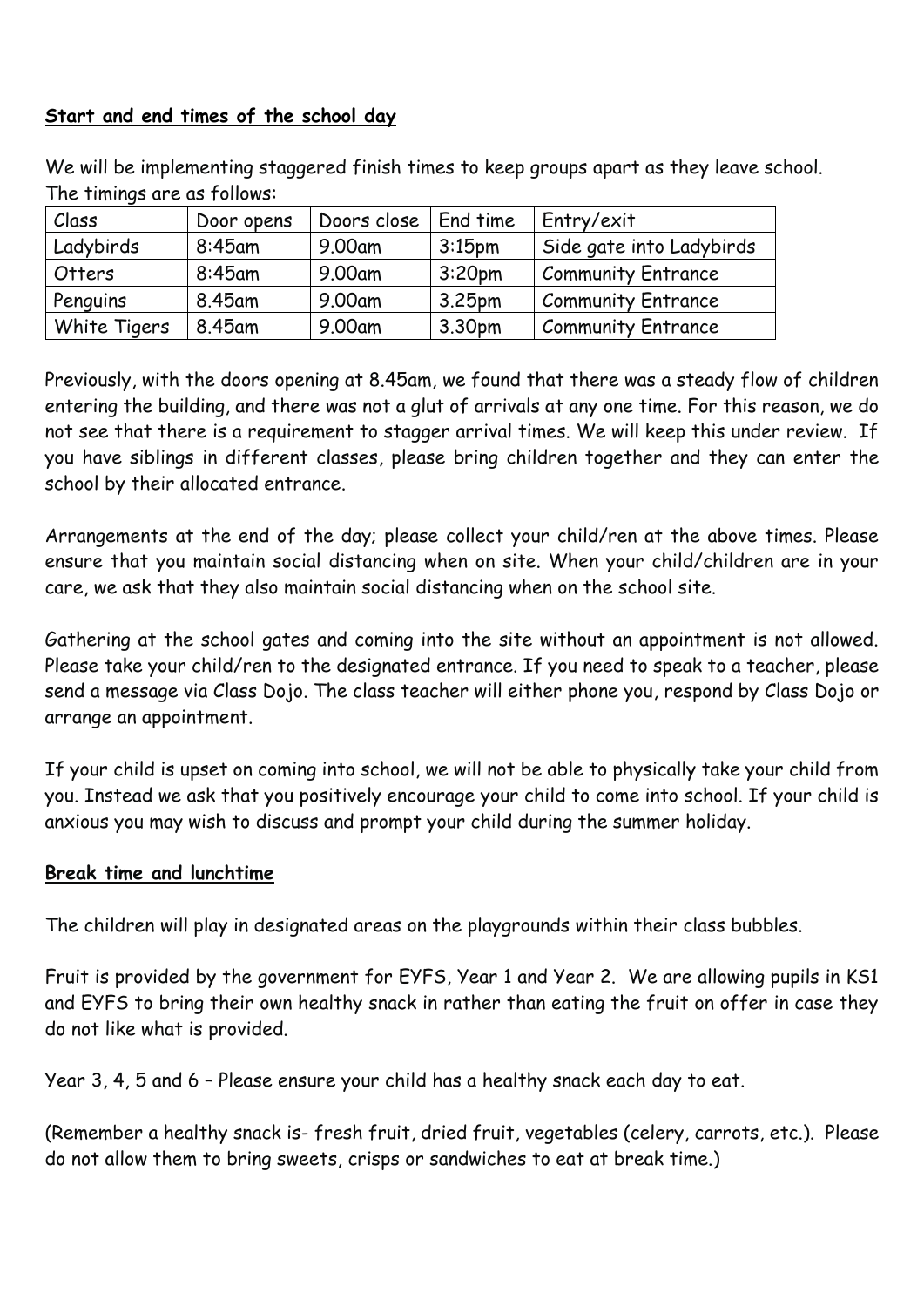The school kitchen will be providing only packed lunches for the first three weeks. This will be evaluated during this period with the intention being to commence serving cooked lunches as soon as possible. Alternatively, your child can bring their own packed lunch. The fridge will not be used; please ensure that an ice pack is in their lunch box to help to keep their food cool.

Initially, the children will have lunch in their classrooms. During the first one to two weeks in September we will have one bubble/class eating in the dining hall. It is our intention to then move to having two bubbles/classes eating separately in the dining hall, with the tables being cleaned between each sitting.

If possible, further bubbles/classes will also eat in the dining hall - this will be considered as we spend more time together.

## **Classrooms and resources**

As the guidance states, to avoid close face to face contact and minimise time spent within 1 metre of anyone, the children will be sitting in rows to allow pupils to sit side by side. This won't be possible at all times in EYFS and Year 1, as continuous provision activities are essential for the children's learning and development and will be accessed on a daily basis.

For individual and very frequently used equipment, such as pencils and pens, it is recommended that staff and pupils have their own items that are not shared. Classroom based resources, such as books and games, can be used and shared within the bubble.

#### **What can be brought from home?**

It is still recommended that pupils limit the amount of equipment they bring into school each day. Therefore, only essential items please - lunch boxes, hats, coats, reading books, homework diaries and phonics/sound cards.

Book bags are allowed.

Each child will have a plastic A4 sized wallet that will contain stationary that they alone should use. This will be provided by school or they may bring their own.

## **PE**

All children will come to school in their PE kit on the day that they have PE - wearing their school jumper or cardigan over the top.

#### **Sunshine Club**

We plan to commence Sunshine Club on the first day back, Wednesday, 2<sup>nd</sup> September.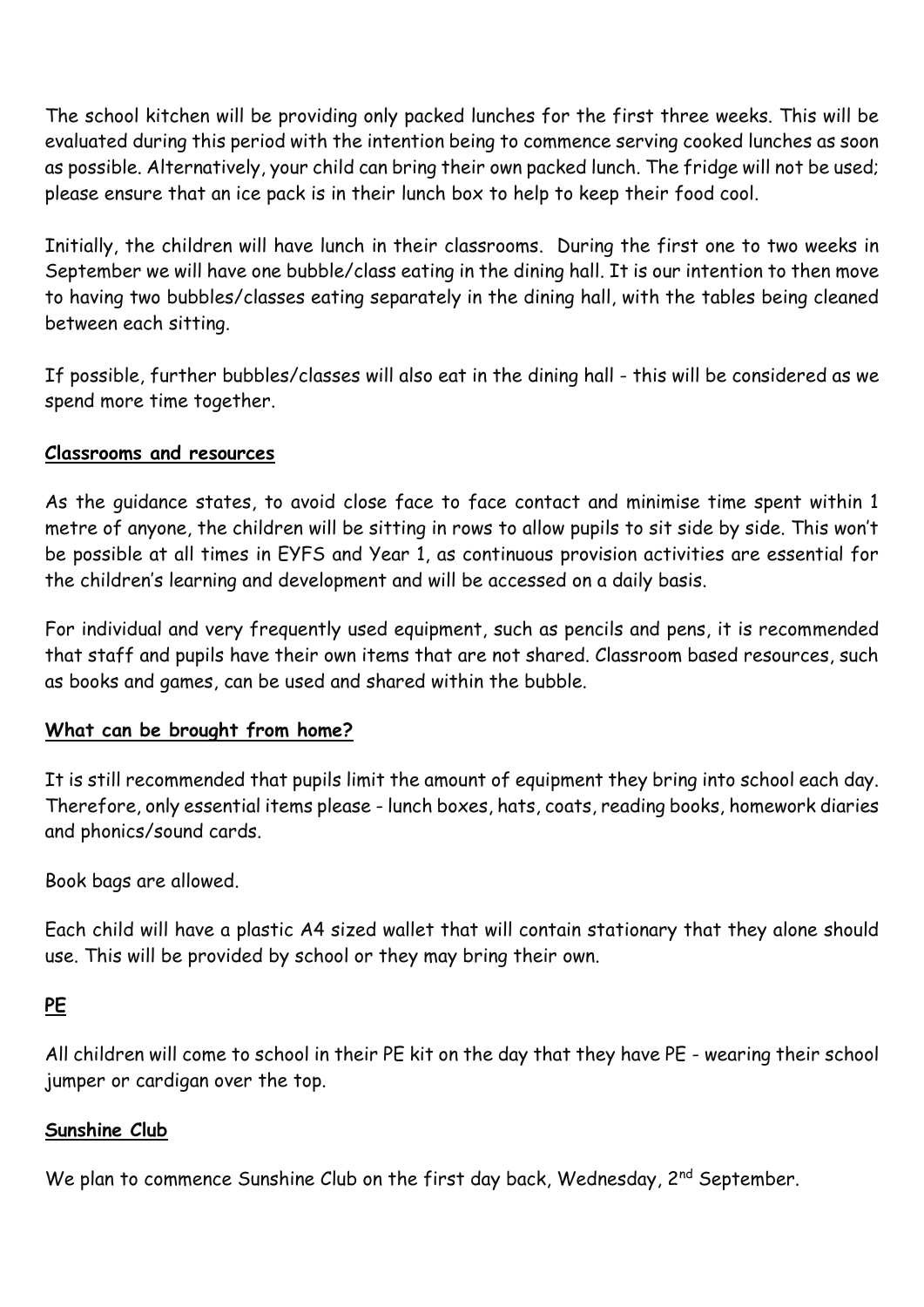For us to run Sunshine Club safely and within the guidance, changes have needed to be made. The children will need to remain in their 'bubble/class' groups within a designated area in the Sunshine room.

Please can you inform Mrs Derbyshire [Derbyshire.d@waterhouses.staffs.sch.uk](mailto:Derbyshire.d@waterhouses.staffs.sch.uk) if you will be requiring the breakfast and after school facility and on which days you will be needing it in order for us to plan. A monthly payment will be raised on SchoolMoney in the usual way. There will be a £1 discount per session for any siblings.

#### Breakfast Club

The children can be dropped off from 7:45am. No earlier. The cost of this will be a flat fee of £5. The children will need to wash their hands upon arrival and will be directed to their bubble's area and can do the activities provided with their bubble group. A light breakfast will be available.

#### After School Club

This will cost a flat fee of £10 a session and will run until 6pm. This will include food and a drink.

Again, the children will be kept in bubble groups.

Regular cleaning of tables and equipment will take place at the end of the morning and after school clubs.

## **Behaviour**

There will be a zero-tolerance policy for any pupils undermining the health and safety procedures and putting staff or other pupils at risk. For any pupils compromising health and safety, parents will be contacted to collect their child. This is to ensure the safety and wellbeing of the whole school community.

## **Pupils and families who are anxious about returning to school**

We will be spending time over the first few weeks supporting and developing children's understanding of their emotions, how they are feeling and developing supportive strategies.

#### **Pupils who are shielding**

Most pupils will be able to return to school. There will only be a small number of pupils who will need to stay at home. These pupils remain under the care of a specialist health professional. Where this is the case, we will contact parents of these pupils directly to discuss their education.

#### **Attendance and fines**

The government have stated that it is vital for all children to return to school.